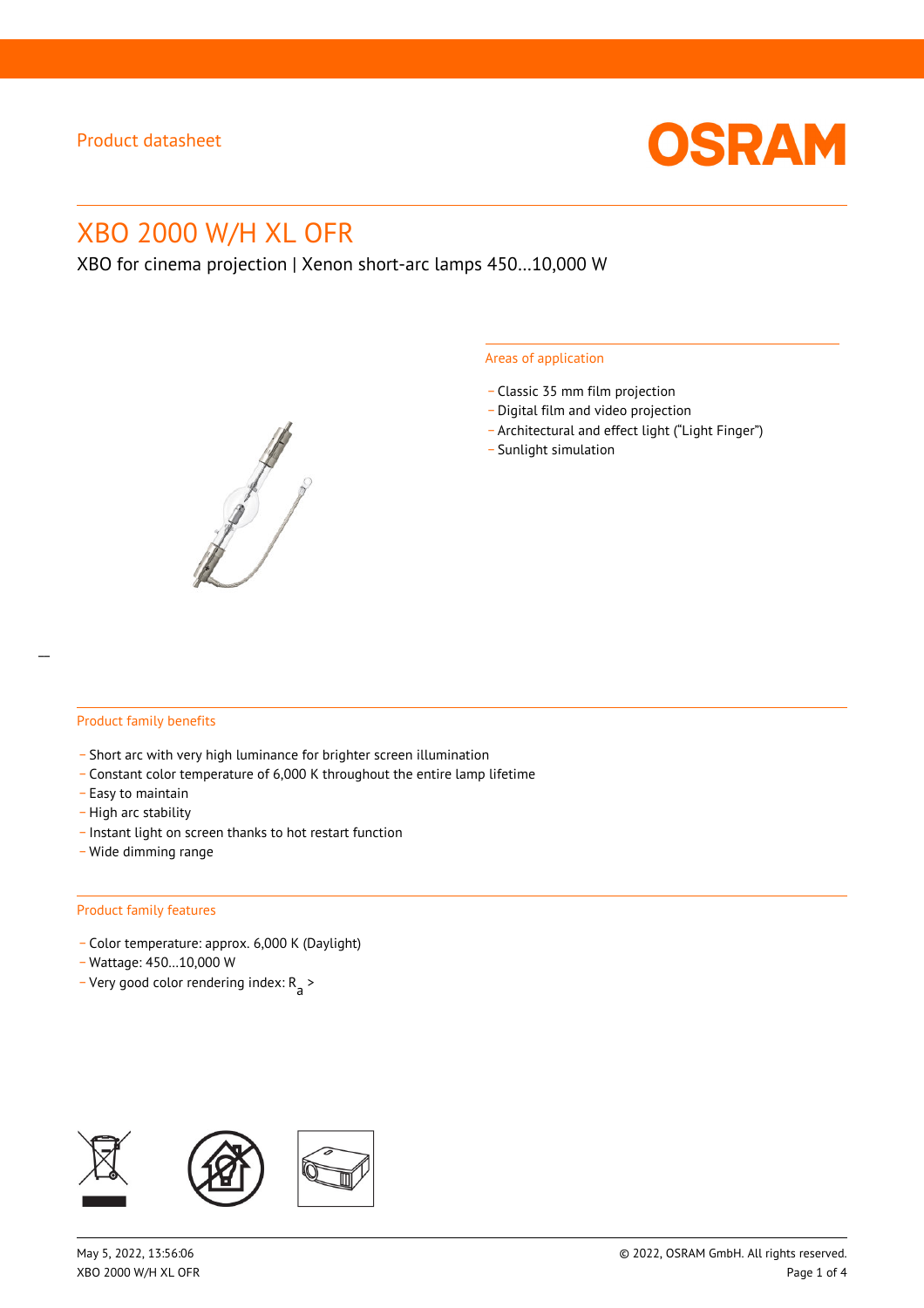# Product datasheet

## Technical data

## **Electrical data**

| <b>Nominal current</b> | 75.00 A   |
|------------------------|-----------|
| Current control range  | 5085A     |
| Nominal wattage        | 2000.00 W |
| Nominal voltage        | 26.0 V    |

# **Dimensions & weight**



| <b>Diameter</b>                             | $52.0$ mm       |
|---------------------------------------------|-----------------|
| Length                                      | 370.0 mm        |
| Length with base excl. base pins/connection | 322.00 mm       |
| Light center length (LCL)                   | 142.5 mm $^{1}$ |
| Cable/wire length, input side               | 300 mm          |
| Electrode gap cold                          | $5.8$ mm        |
| <b>Product weight</b>                       | 534.00 g        |
| Cable length                                | 300.0           |

1) Distance from end of base to tip of electrode (cold)

## **Temperatures & operating conditions**

|  | Max. permitted ambient temp. pinch point | $-230$ ° |
|--|------------------------------------------|----------|
|--|------------------------------------------|----------|

#### **Lifespan**

| $\cdots$<br>Lifespan | $-00$<br>. |
|----------------------|------------|
|                      | ,,,,,      |

## **Additional product data**

| Base anode (standard designation)   | SFaX27-10 |
|-------------------------------------|-----------|
| Base cathode (standard designation) | SFaX27-12 |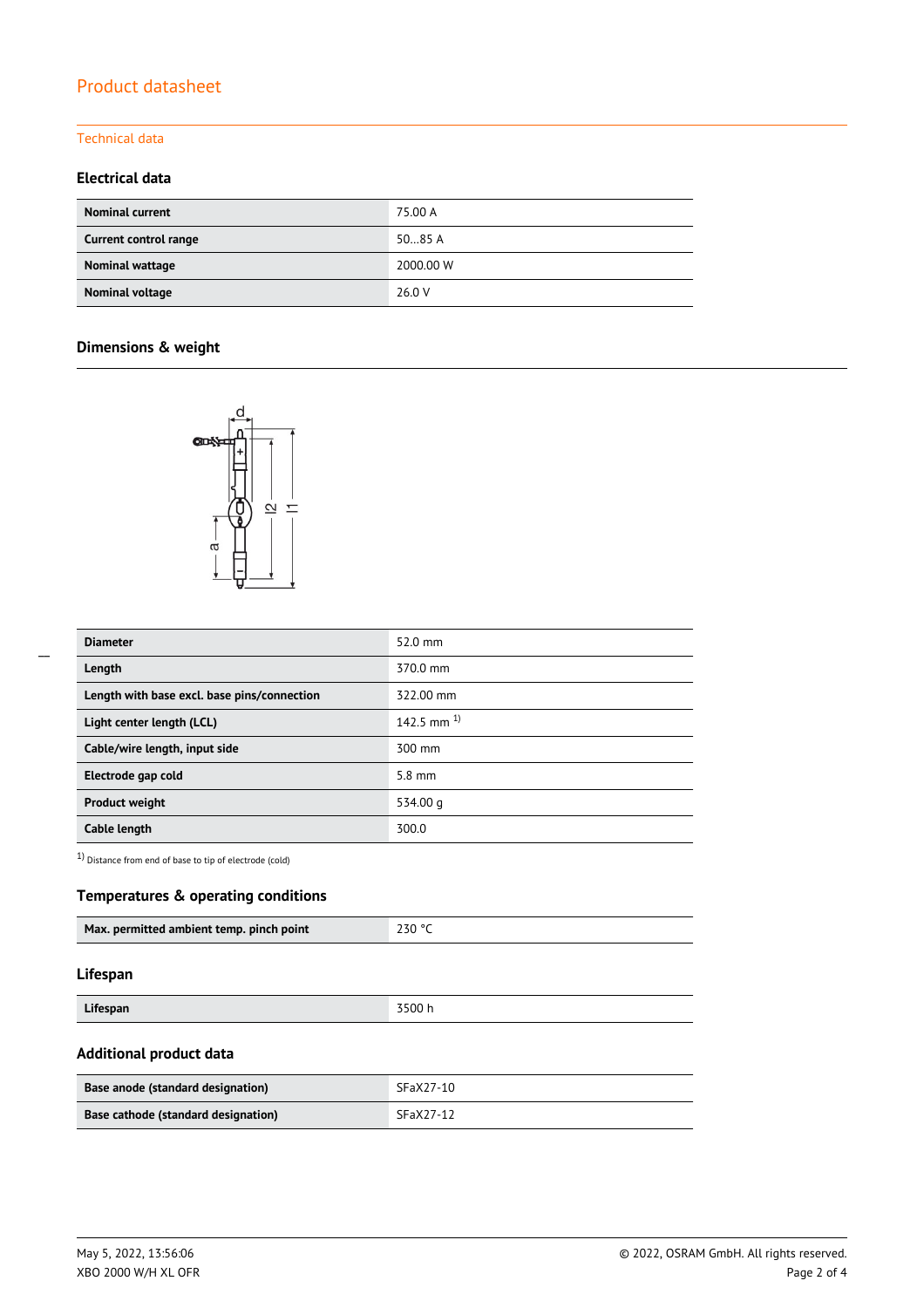# Product datasheet

# **Capabilities**

| Cooling                         | Forced                |
|---------------------------------|-----------------------|
| <b>Burning position</b><br>____ | s30/p30 <sup>1)</sup> |

 $1)$  For vertical burning position: anode (+) on top

### **Environmental information**

# **Information according Art. 33 of EU Regulation (EC) 1907/2006 (REACh)**

| Date of Declaration               | 28-01-2022                                                                                            |
|-----------------------------------|-------------------------------------------------------------------------------------------------------|
| <b>Primary Article Identifier</b> | 4008321211781                                                                                         |
| <b>Candidate List Substance 1</b> | Lead                                                                                                  |
| CAS No. of substance 1            | 7439-92-1                                                                                             |
| <b>Safe Use Instruction</b>       | The identification of the Candidate List substance is<br>sufficient to allow safe use of the article. |
| Declaration No. in SCIP database  | 9833F335-0B1F-45D1-96EC-3872939E7BED                                                                  |

## Country specific information

| <b>Product code</b> | <b>METEL code</b> | SEG-No. | <b>STK-Number</b> | UK Org |
|---------------------|-------------------|---------|-------------------|--------|
| 4008321211781       | OSRXBO2000HXL     |         |                   |        |